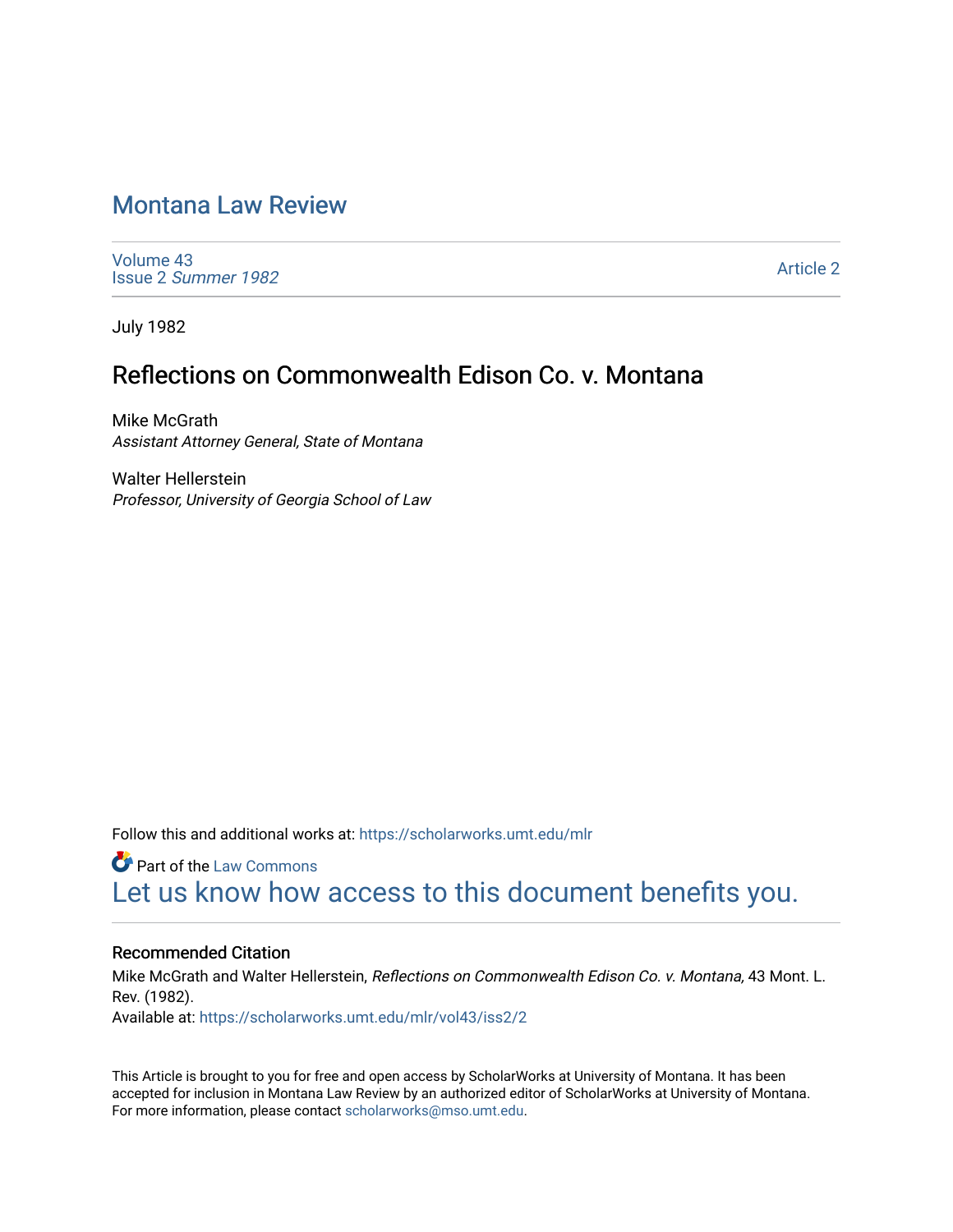# **ARTICLES**

## **REFLECTIONS ON COMMONWEALTH EDISON CO. V. MONTANA**

#### **Mike McGrath\* and Walter Hellerstein\***

On the final day of its **1980-81** term, the United States Supreme Court handed down its long-awaited decision in *Commonwealth Edison Co. v. Montana,1* which sustained Montana's coal severance tax over commerce and supremacy clause objections. In a six-to-three decision,<sup>2</sup> the Court upheld the right of the states to set their own tax rates without fear of judicial interference. The Court's conclusion was rooted in its recognition that the determination of the rate or amount of a state tax is fundamentally a political question, which "must be resolved through the political process **... by** state legislatures in the first instance and, if necessary, **by** Congress, when particular state taxes are thought to be contrary to federal interests."8

The following reflections on the Court's opinion in *Commonwealth Edison* are, no doubt, colored **by** our role in the case as advocates for the state. Our views of the case may therefore lack the cool detachment of one who had no part in litigating it. We would like to think, however, that our involvement in the severance tax controversy has provided us with some insights, worth recording here, into the nature of the underlying issues before the Court and the implications of its decision.

**<sup>\*</sup>** Assistant Attorney General, State of Montana; B.S., University of Montana, **1970; J.D.,** Gonzaga University, **1975.**

**<sup>\*\*</sup>** Associate Professor, University of Georgia School of Law; A.B., Harvard College **1967; J.D.,** University of Chicago Law School, **1970.**

While both authors played a substantial role in litigating the case of Commonwealth Edison Co. v. Montana, **101 S.** Ct. 2946 **(1981),** on behalf of the State of Montana, the views expressed here are those of the authors and do not necessarily represent those of the State of Montana.

**<sup>1. 101</sup> S.** Ct. 2946 **(1981)** (at time of publication, **U.S.** cite available at 453 **U.S. 609** (1981)).

<sup>2.</sup> Justices Blackmun, Stevens and Powell dissented; Justice White filed a concurring opinion. Published by ScholarWorks at University of Montana, 1982<br>1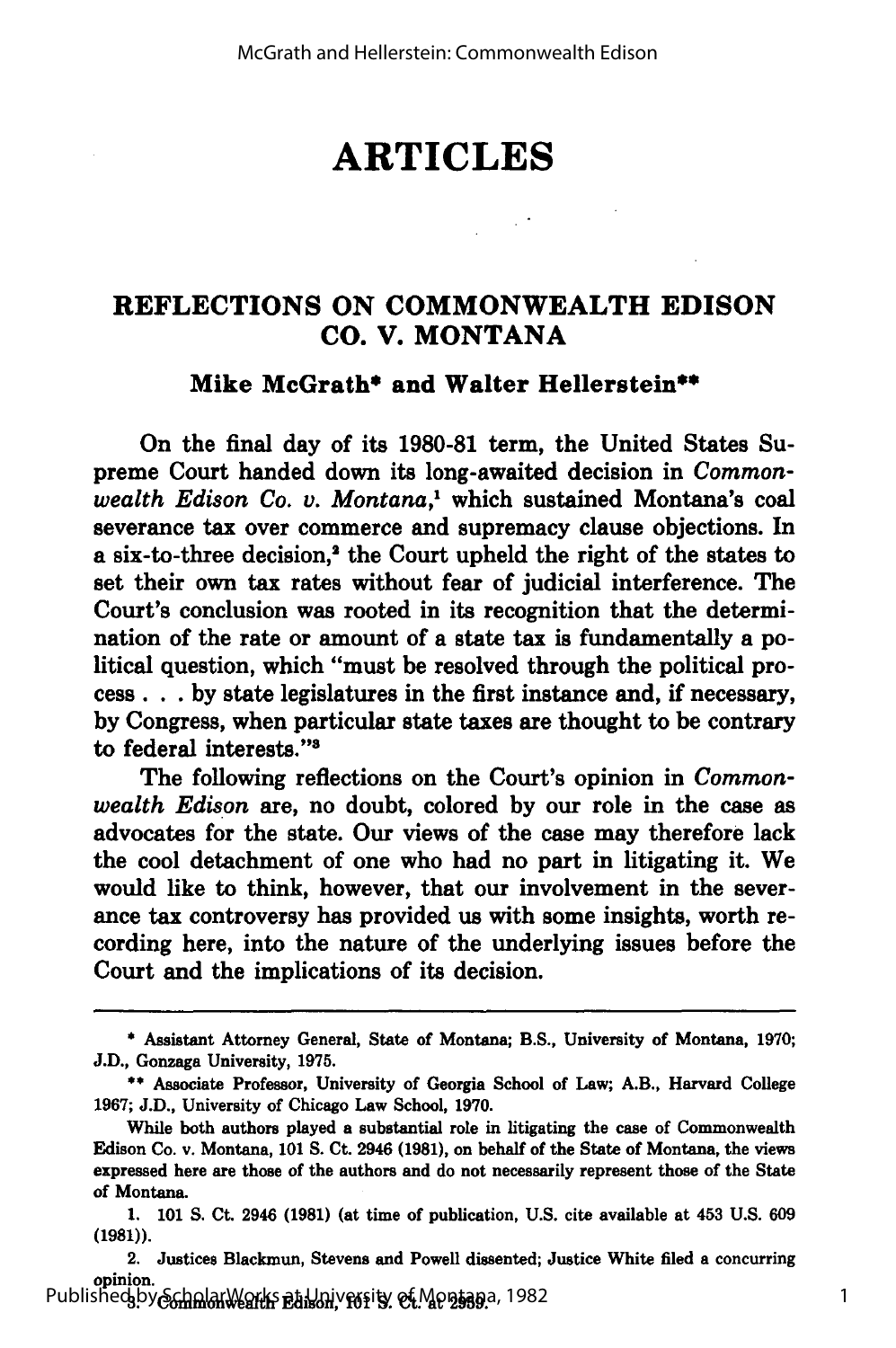[Vol. 43

2

#### I. HISTORICAL **BACKGROUND**

The Court's decision in *Commonwealth Edison* cannot be fully appreciated without an understanding of the context in which the constitutional conflict arose. Throughout its history Montana's economy has been dependent upon the development of the state's abundant natural resources. As a result, Montana's citizens have long suffered periodic economic and psychological dislocations from the boom and bust cycles of mineral production. As Justice Sheehy stated in his opinion for the Montana Supreme Court:

Montana's experience has shown that its mineral wealth could be exhausted and exported with little left in Montana to make up the loss of its irreplaceable resources. Montana has been painfully educated about the extreme economic jolts that follow when the mine runs out, the oil depletes, or the timber saws come still.<sup>4</sup>

The noted historian, K. Ross Toole, has observed that Montana was destined to be burdened with a "colonial economy."<sup>5</sup> Traditionally the capital necessary to fund resource development comes from non-Montana interests. When the resources are mined, they are shipped out of the state. When the resources are gone, so too is the economic base of the state. Yet the state must continue to deal with the social and environmental problems that the mining industries leave in their wake. The introduction of vastly expanded coal mining operations in Montana has continued the pattern. "[M]ining of the coal depletes the resource base and wealth of the State, thereby diminishing a future source of taxes and.economic activity."<sup>6</sup> At the same time, increased social costs and environmental degradation have accompanied the development of Montana's coal industry.

In an avowed effort to learn from the past rather than to repeat it,7 the Montana Legislature in **1975** enacted the present coal severance tax.8 The level of the tax was set at **30** percent of the

**MONTANA LEGISLATIVE COUNCIL, STATEMENT TO ACCOMPANY THE REPORT OF THE FREE JOINT CONFERENCE COMMITTEE ON COAL TAXATION (April 16, 1975).**

**8. MONTANA CODE ANNOTATED [hereinafter** cited as **MCA]** §§ **15-35-101 through -111** https://scholarworks.umt.edu/mlr/vol43/iss2/2

<sup>4.</sup> Commonwealth Edison Co. v. Montana, <u>**--- Mont. \_-, 615 P.2d 847, 850 (1980)**</u>.

**<sup>5.</sup>** K. **TOOLE, MONTANA: AN UNCOMMON LAND 9 (1959).**

**<sup>6.</sup>** Commonwealth Edison, **101 S.** Ct. at **2957.**

**<sup>7.</sup>** In its report to the legislature, the free-joint conference committee, formed to resolve the rate of the tax, stated the following:

In setting the level of the tax, the conference committee looked at the needs to be met. The objectives were to (a) preserve or modestly increase revenues going to the general fund, **(b)** to respond to current social impacts attributable to coal development, and (c) to invest into the future, when new energy technologies reduce **our dependence on coal** and mining activity may be quiet.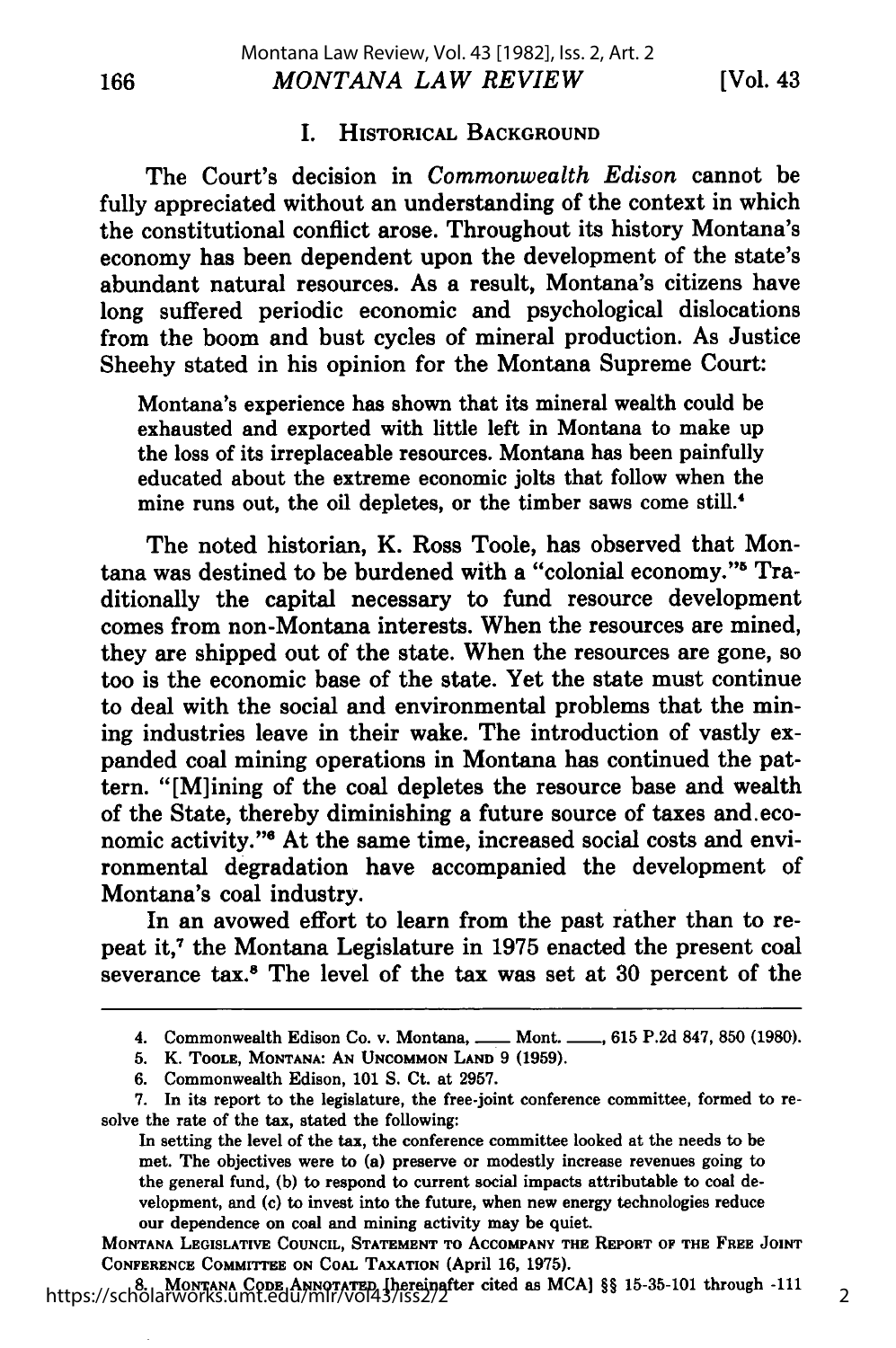contract sales price of coal.9 The effective rate of the tax was less than the statutory rate, approximately **22.5** percent, because other taxes paid on production to federal, state, and local governments were excluded in computing the value of the coal.'

The tax was imposed on "each ton of coal produced in the state" based on the value and energy content of the coal and the method of extraction.<sup>11</sup> For strip-mined coal there was an exemption from the tax for the first  $20,000$  tons mined.<sup>12</sup> As of the end of calendar year **1981,** the State of Montana had collected a total of \$325,995,706.95 in coal severance taxes.<sup>13</sup>

In **1976** the voters of Montana revealed their determination to reverse historical trends **by** overwhelmingly adopting a referendum to amend the Montana Constitution to provide that **50** percent of the proceeds of the coal severance tax be dedicated to a permanent trust fund." The trust fund represented a self-imposed savings account to pay for future costs of unforeseen social and environmental impacts caused **by** strip mining, as well as to assist in stabilizing the state's economic base when the resources are depleted or the mining activity ceases. As of the end of calendar year **1981,** the total principal placed in the trust fund was \$98,400,462.59.1' **Of** the remaining **50** percent of the severance tax proceeds not dedicated to the trust fund, approximately 20 percent were allocated to the state general fund. The balance was earmarked for various programs to assist with the impact of coal mining in local **areas.16**

In June of **1978,** four major coal mining companies in the State of Montana together with eleven of their utility customers<sup>17</sup>

**(1981).**

- **13.** Montana Department of Revenue figure.
- 14. **MONT.** CONST. art. **IX,** *§* **5.** See also **MCA** § **15-35-108 (1981).**
- **15.** Montana Department of Revenue figure.
- **16. MCA** *§* **15-35-108 (1981).**

<sup>9.</sup> MCA **§** 15-35-102(1) (1981) defines contract sales price as "the price of coal extracted and prepared for shipment F.O.B. mine, excluding the amount charged **by** the seller to pay taxes paid on production. **...** Taxes paid on production are defined in **MCA § 15- 35-102(6) (1981),** and include The Montana Resource Indemnity Trust Tax, **MCA §§ 15-38- 101** through **-109 (1981);** The Gross Proceeds Tax, paid to local governments, **MCA** § **15-6- 132 (1981);** the federal Abandoned Mine Reclamation Fee, **30 U.S.C. § 1232 (1976);** and the federal Black Lung Tax, **26 U.S.C. §** 4121 **(1976).**

<sup>10.</sup> *Id.*

<sup>11.</sup> **MCA §** 15-35-103 (1981).

<sup>12.</sup> **MCA §** 15-35-103(3) (1981).

**<sup>17.</sup>** The coal company plaintiffs were Decker Coal Company, Peabody Coal Company, Westmoreland Resources Incorporated and Western Energy Company. The utilities were Commonwealth Edison Company, Central Illinois Light Company, Dairyland Power Cooperative, Detroit Edison Company, Interstate Power Company, Lake Superior District Power Company, Lower Colorado River Authority/City of Austin, Minnesota Power and Light Company, Northern States Power Company, Upper Penninsula Generating Company, and Published by ScholarWorks at University of Montana, 1982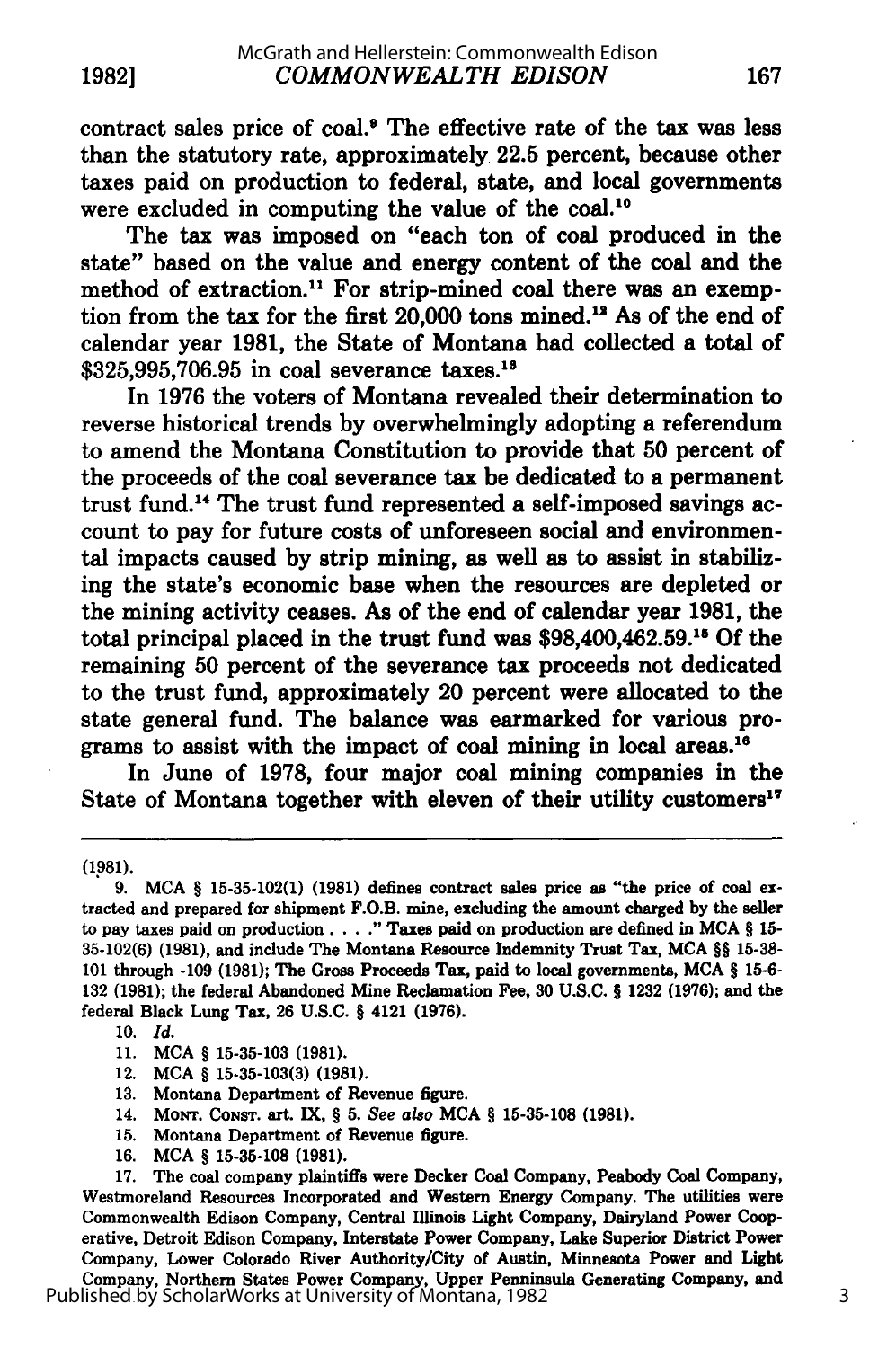168

filed a suit in state district court challenging the constitutionality of the tax.<sup>18</sup> The complaint asserted, in three counts, that the tax was assessed in violation of two constitutional provisions, the commerce clause and the supremacy clause of the United States Constitution.19

#### **II. THE COMMERCE CLAUSE CLAIM**

The gravamen of the taxpayers' commerce clause claim was that the high rate of the tax imposed an undue burden on interstate commerce. In their view, the tax discouraged coal development and impermissibly exploited Montana's resource position at the expense of enterprises engaged in interstate commerce and their out-of-state customers. The taxpayers alleged that, since **90** percent of the coal mined in Montana is shipped out-of-state, the tax is tailored to fall on out-of-state consumers and therefore discriminates against interstate commerce. Finally the taxpayers asserted that the tax is not fairly related to the benefits and services provided the taxpayers **by** the state.

The state countered **by** filing a motion to dismiss all of the counts for failure to state a cause of action. It was the state's contention that, as a matter of law, severance taxes do not impose an impermissible burden on interstate commerce, citing the series of cases beginning with *Heisler v. Thomas Colliery Co.*<sup>20</sup> Heisler and its progeny had held that severance taxes were invulnerable to commerce clause objections because they were imposed on local events that preceded interstate commerce. The state also asserted that, even if those cases were not dispositive of the taxpayers' commerce clause claims, the tax fully satisfied more recent standards for reviewing state taxes affecting interstate commerce that the Supreme Court had articulated in a series of cases beginning with *Complete Auto Transit, Inc. v. Brady.2*

The district court granted the state's motion to dismiss and

Wisconsin Power and Light Company.

**<sup>18.</sup>** The federal courts are precluded from enjoining the levy of state taxes where adequate state remedies are available. **28 U.S.C.** § 1341 **(1976).**

**<sup>19.</sup>** The plaintiffs filed a fourth count in the district court alleging that, under the tax protest statute of the State of Montana, **MCA** § 15-1-402 **(1981),** the state was required to place all funds paid under protest in an escrow account to be held pending final determination **by** the courts. This count was dismissed **by** the district court and the issue subsequently became moot **by** legislative enactment in **1979.** See **MCA** § 15-1-402 **(1981).**

<sup>20.</sup> **260 U.S.** 245 **(1922).** See *also* Hope Natural Gas Co. v. Hall, 274 **U.S.** 284 **(1927);** Oliver Iron Mining Co. v. Lord, **262 U.S. 172 (1923).**

<sup>21. 430</sup> **U.S.** 274 **(1977).**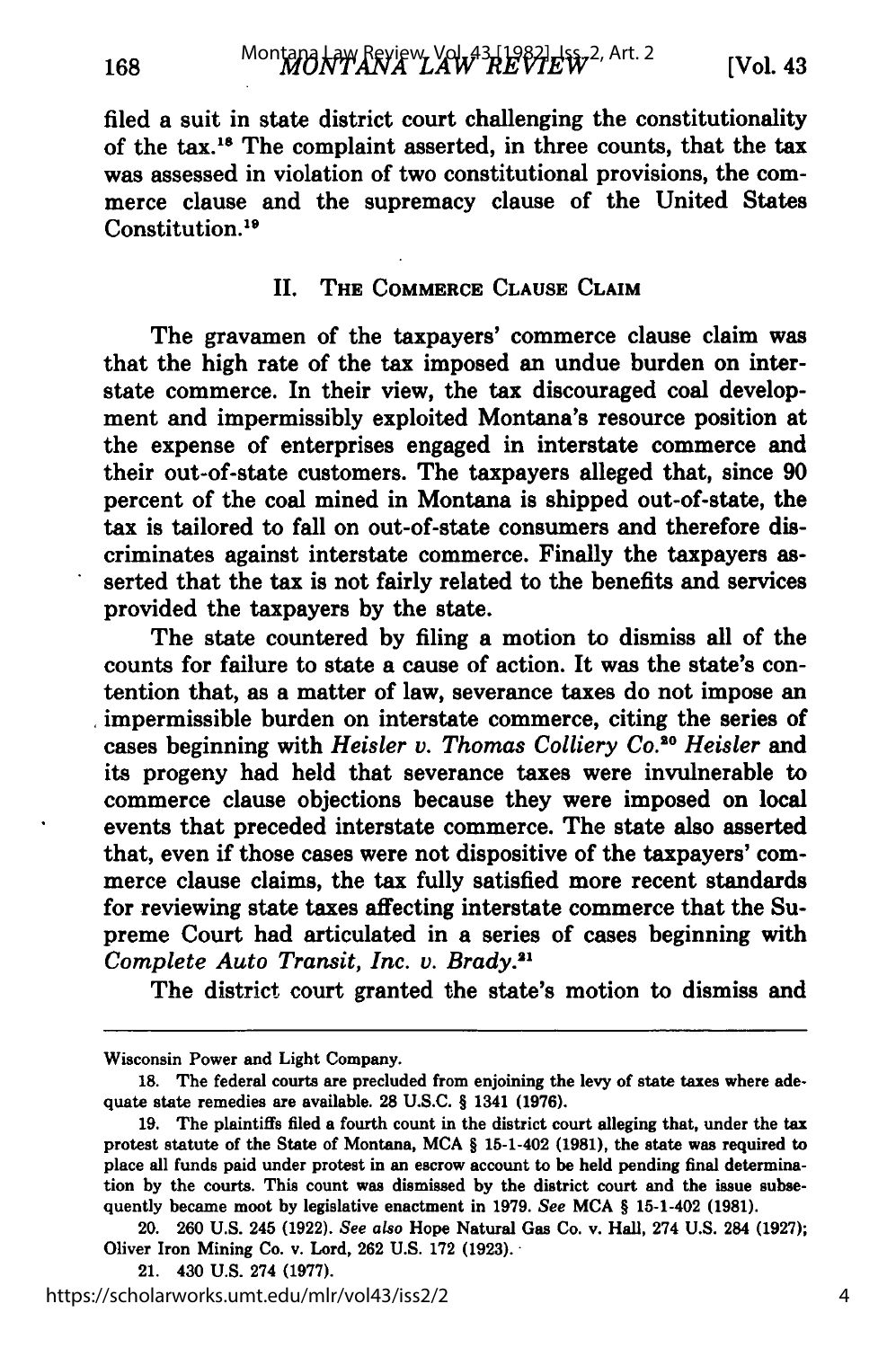**19821**

judgment was entered on August 22, **1979.22** On July **17, 1980** the Supreme Court of the State of Montana affirmed the decision of the district court.<sup>23</sup> The United States Supreme Court subsequently affirmed the decision of the Montana Supreme Court.<sup>24</sup>

#### *A. The Supreme Court's Opinion*

In writing for the majority, Justice Marshall agreed with the taxpayers that the mechanical test of *Heisler* and its progeny for determining whether a tax was imposed on a local, as opposed to interstate, activity was not a valid standard under modern commerce clause theories. The Court noted that the "local activities test" evolved at a time when the commerce clause was thought to prohibit all taxes on interstate commerce.<sup>25</sup> Under modern commerce clause decisions, the court should focus on "the practical effect of a challenged tax."<sup>26</sup> Thus severance taxes are not immune from commerce clause scrutiny and the courts must apply the four-prong test enunciated in *Complete Auto.*<sup>27</sup> That test holds that a tax affecting interstate commerce will not create an unconstitutional burden on commerce if it:

is applied to an activity with a substantial nexus with the taxing state, is fairly apportioned, does not discriminate against interstate commerce, and is fairly related to services provided **by** the state.<sup>28</sup>

The plaintiffs focused their challenge on the last two prongs of that test: that the tax discriminated against interstate commerce and that it was not fairly related to the services provided **by** the state.

The Court had little difficulty in determining that the Montana coal severance tax did not discriminate against interstate commerce, even though **90** percent of the coal subject to the tax is shipped out-of-state. The tax applied evenly to all coal produced within the state, regardless of its ultimate destination, and thus was not discriminatory within the meaning of the commerce

**26.** Commonwealth Edison, **101 S.** Ct. at **2953.**

**28.** Complete Auto, 430 **U.S.** at **279.**

Published by ScholarWorks at University of Montana, 1982

<sup>22.</sup> Commonwealth Edison Co. v. Montana, No. **42657** (1st Judicial Dist., Mont.).

<sup>23.</sup> Commonwealth Edison, **\_\_\_\_** Mont. **\_\_\_**, 615 P.2d at 863.

<sup>24.</sup> Commonwealth Edison, **101 S.** Ct. at 2964.

<sup>25.</sup> That theory had been substantially eroded over the years and was laid to rest in Complete Auto Transit Co. v. Brady, 430 **U.S.** 274 **(1970),** *overruling* Spector Motor Services **v.** O'Connor, 340 **U.S. 602 (1951).**

**<sup>27.</sup>** *Id.*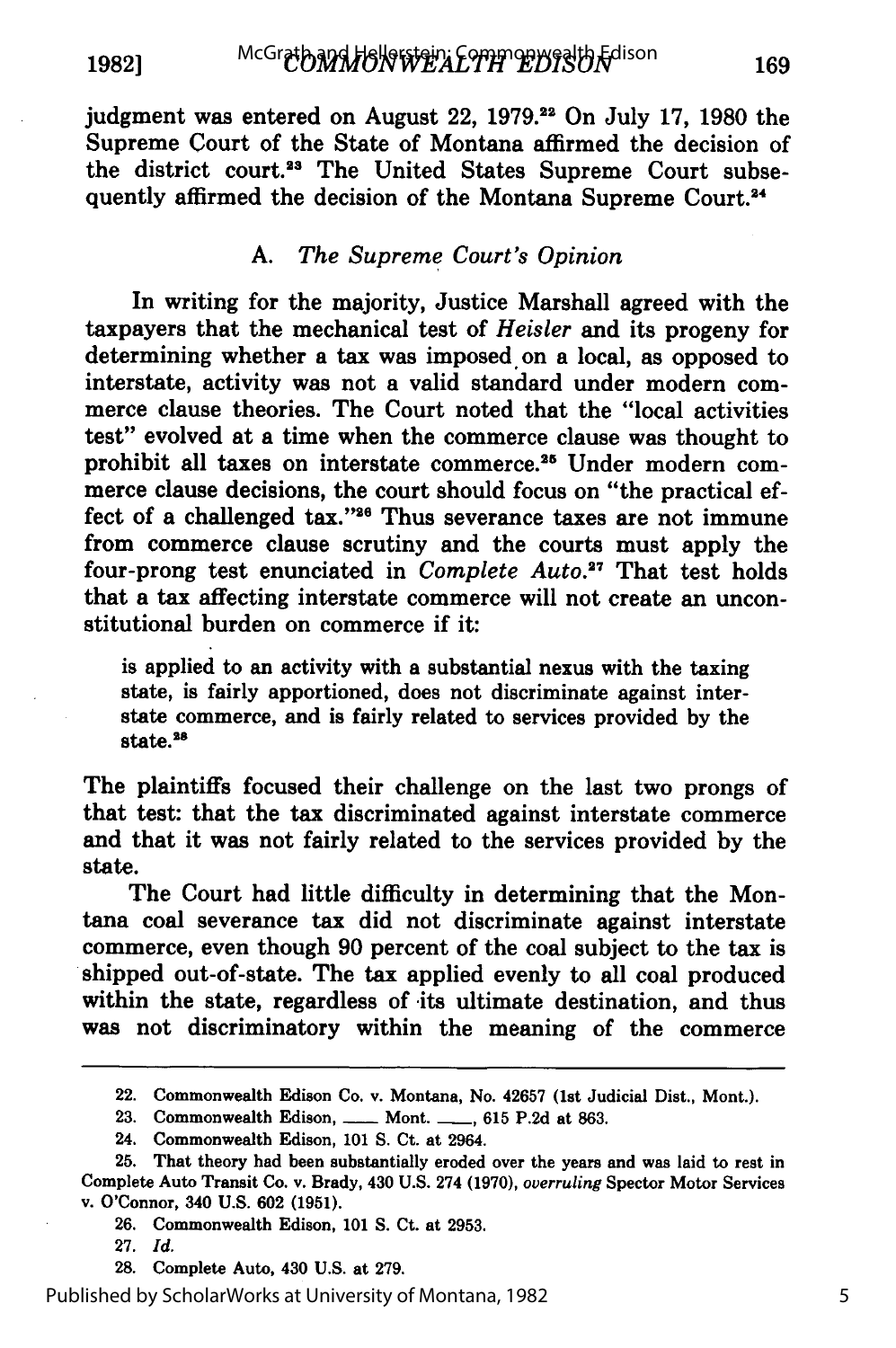#### clause.<sup>29</sup>

170

The principal issue of the case on appeal concerned the application of the fourth prong of the *Complete Auto* test, whether the tax is fairly related to the services provided by the state.<sup>30</sup> As noted earlier, the crux of the taxpayers' case was that the rate of the tax was too high. It was their contention that the fourth prong of the *Complete Auto* test required courts to review taxes for excessiveness **by** quantitatively comparing the amount of the tax and the value of benefits provided to the taxpayer **by** the state.

The majority opinion, flatly rejected this position, making it clear that the "fairly related" test was not an invitation to judicial review of taxes for excessiveness. The Court observed that the Montana severance tax was a general revenue measure (as distinguished from a user charge for specified state-provided services)<sup>31</sup> and, as such, could not be treated as an assessment of benefits. Rather, like other general revenue measures, it must be viewed as a means of distributing the burden of the costs of government.<sup>32</sup> Those engaged in interstate commerce, the Court declared, must pay their "just share of the state tax burden even though it increases the cost of doing business."<sup>33</sup> The just share of the state tax burden "includes sharing in the cost of providing police and fire protection, the benefits of a trained work force, and the advantages of a civilized society."<sup>34</sup>

The Court held that the relevant inquiry under the "fairly related test" is closely connected to the nexus requirement. The pertinent inquiry is whether the tax is reasonably related to the extent of the contact with the taxing state, "since it is the activities or presence of the taxpayer in the state that may properly be made to bear a 'just share of state tax burden.' **"86** Since Montana's coal severance tax was assessed in proportion to the taxpayers' mining activities within the state and was measured as a percentage of the

**35.** Commonwealth Edison, **101 S.** Ct. at **2958** (citing Western Live Stock v. Bureau of Revenue, **303 U.S. 250,** 254 **(1938)).**

https://scholarworks.umt.edu/mlr/vol43/iss2/2

**<sup>29.</sup>** Commonwealth Edison, **101 S.** Ct. at **2954-55.**

**<sup>30.</sup>** As presented to the Court, the issue was whether plaintiffs were entitled to a trial on their theory that the tax was not fairly related to services provided **by** the state.

**<sup>31.</sup>** Commonwealth Edison, **101 S.** Ct. at **2956.**

**<sup>32.</sup>** Carmichael v. Southern Coal and Coke Co., **301 U.S.** 495, **521-22 (1937),** *quoted in* Commonwealth Edison, **101 S.** Ct. at **2956.**

**<sup>33.</sup>** Colonial Pipeline Co. v. Triagle, 421 **U.S. 100, 108 (1975);** Western Live Stock v. Bureau of Revenue, **303 U.S.** 250, 254 **(1938),** *quoted in* Commonwealth Edison, **101 S.** Ct. at **2957.**

<sup>34.</sup> Japan Line, Ltd. v. County of Los Angeles, 441 **U.S.** 434, 445 **(1979);** Exxon Corp. v. Wisconsin Dept. of Revenue, 447 **U.S. 207, 228 (1980),** *quoted in* Commonwealth Edison, **101 S.** Ct. at **2957.**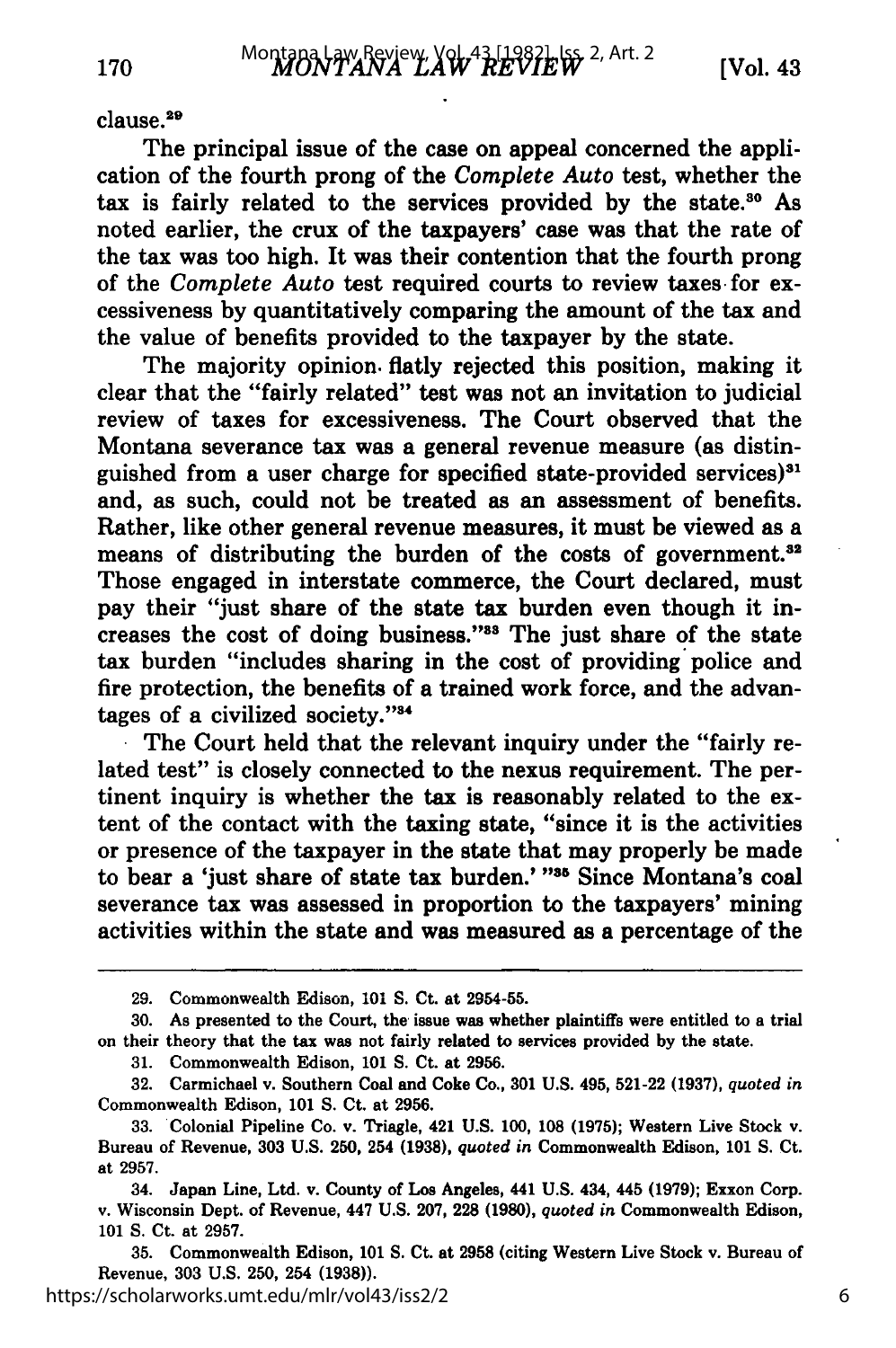value of the coal taken in Montana, it was fairly related to the services provided by the state.<sup>36</sup>

In his dissent Justice Blackmun strongly disagreed with the majority's analysis of the "fairly related test." In his judgment, the majority had emasculated the fourth prong and left it utterly without meaning. He wrote that any *ad valorem* tax placed on items in interstate commerce would meet the fairly related requirement under the majority opinion.<sup>37</sup>

## *B. Assessing The Court's Opinion*

It is difficult to argue with Justice Blackmun's conclusion. However, it is extremely important to note the underlying rationale compelling the result in the majority opinion. The real problems faced by the Court were policy considerations concerning the institutional capacity of the court system itself in cases of this nature.

It must be kept in mind that the crux of the challenge to the tax was that the rate was unconstitutionally excessive. By that reasoning there must be some rate at which the tax would be able to pass constitutional muster. Therefore, it would presumably be the role of the judiciary to determine the appropriate rate. The taxpayers were thus asking the Court to embark on a fundamental undertaking, one which no court had ever chosen to do before. The Court's recognition that determining the proper rate or amount of a state tax is not a judicial function reflected sound institutional considerations.

If the courts were saddled with this responsibility based on an inquiry into the quantitative relationship between the tax burden and the costs and benefits involved, they would become entangled in an issue which they are institutionally ill-equipped to resolve. How high is too high? How can the courts quantify benefits which the state furnishes its taxpayers? Particularly, how can a court quantify the benefits of an organized society; the loss of aesthetic values; unpredictable damage to the environment; general social costs of increased crime, alcoholism and divorce in communities experiencing rapid resource development; the ultimate loss of a non-renewable resource; and the future costs of economic and social dislocation which result when a resource is mined out? How can a court take into account the fact that a tax may fall on nonresidents because of monopolistic or oligopolistic market power of

**<sup>36.</sup>** Commonwealth Edison, 101 **S.** Ct. at **2958. 37.** *Id.* at **2969.** Published by ScholarWorks at University of Montana, 1982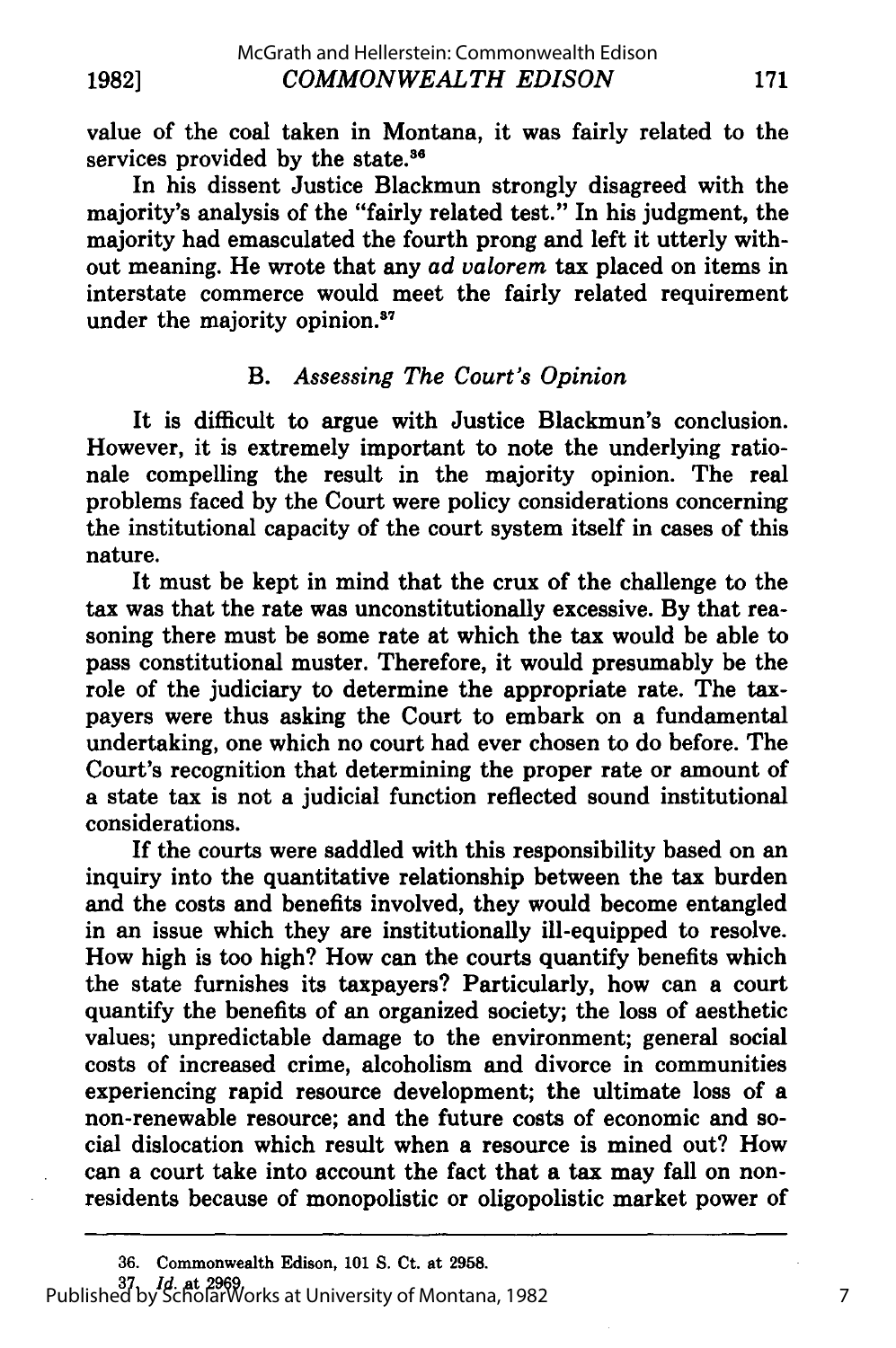172

**[Vol. 43**

the taxpayer, or because of the regulatory schemes in consuming states? How is a court to weigh the economic considerations that must be reviewed to determine the extent of exportation of any tax? Indeed how could the court differentiate between the coal severance tax and a sales tax in states such as Nevada or Florida that are, to a large degree, imposed on out-of-state tourists?

The answer is that the courts are institutionally incapable of making such determinations. Given the inherent limitations of the judicial system's own resources, a court is simply incapable of putting a dollar value on ecological damage, social disruption, and the loss of an economic base.

Moreover, how would the court system arm itself against the continuous challenges that would be raised if it began such an undertaking? If a tax of 30 percent is unconstitutional for one tax period, what about the subsequent tax periods when the costs imposed on, or the benefits provided by, the state may have increased? If the judicial standard is whether the tax is fairly related to such costs and benefits, why should a rate that was held to be too high in one year be too high for a future year when costs or benefits may have increased due to unanticipated environmental damage or higher governmental expenditures? To admit such an undertaking would require the tax to be subjected to an annual judicial review, based on a detailed inquiry into all of these questions.

The inability of the courts to embark on such an endeavor is clearly recognized in the Court's opinion in this case. As noted in the majority opinion:

[T]he appellants labor under a misconception about a court's role in cases such as this. The simple fact is that the appropriate level or rate of taxation is essentially a matter for legislative, and not judicial, resolution.<sup>88</sup>

This point is particularly poignant in light of Justice White's concurring opinion. Justice White's decision to join the majority is bottomed on the very institutional considerations discussed here.<sup>39</sup> And, in his view, the legislative branch of government has the power to protect interstate commerce from intolerable or even undesirable burdens if it chooses to do so.

## C. *Implications of the Court's Opinion*

There are several factors with significance for the future in the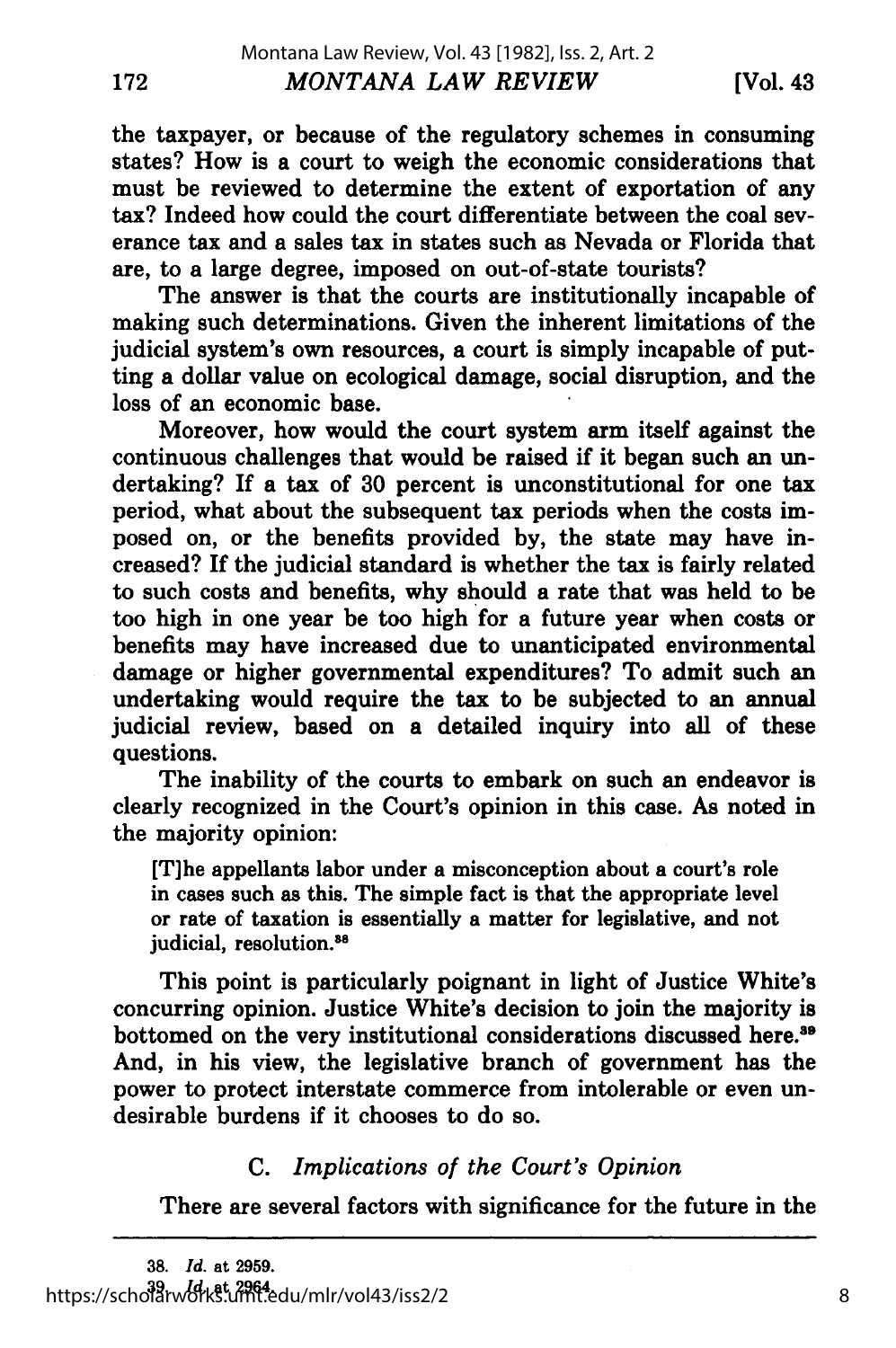**1982]**

Court's decision. First, the opinion unquestionably reaffirms the role of the states to set their own tax rates without judicial interference. Because of divergent economic bases, each state must make its own taxing and spending decisions based on the availability of resources and local needs. These decisions are necessarily tempered with a view toward the historical experiences of the state and region. Those decisions must be political, rather than judicial. As the majority opinion states:

Under our federal system, the determination needs to be made **by** state legislatures in the first instance and if necessary **by** Congress if a particular state tax is thought to be contrary to federal interests.40

Secondly, state taxes on interstate commerce are not to be compared quantitatively to the value of the services provided the taxpayer **by** the state. Rather, those taxes are to be reviewed as any other general revenue raising device and not considered as an assessment of benefits provided **by** the state. **All** taxpayers have the obligation of providing their fair share of the costs of government. Moreover, it is clear in the Court's opinion that the manner in which tax revenue is put to use **by** the state does not affect its constitutionality. Justice Marshall noted in a specific reference to the **50** percent trust fund:

Nothing in the Constitution prohibits the people of Montana from choosing to allocate a portion of current tax revenues for use **by** future generations. <sup>41</sup>

Finally, and perhaps most significantly, the Court's opinion provides considerable comfort to those states, particularly in the West, that are concerned about the pace and nature of resource development within their borders. As the court noted:

[Aippellants assume that the commerce clause gives residents of one state the right of access at "reasonable" prices to resources located in another state that is richly endowed with such resources, without regard to whether and on what terms residents of the resource rich state have access to the resources. We are not convinced that the commerce clause, of its own force, gives the residents of one state the right **to** control and decide the terms of resource development and depletion in a sister state.<sup>4</sup>

**<sup>42.</sup>** *Id.* **at 2955.** Published by ScholarWorks at University of Montana, 1982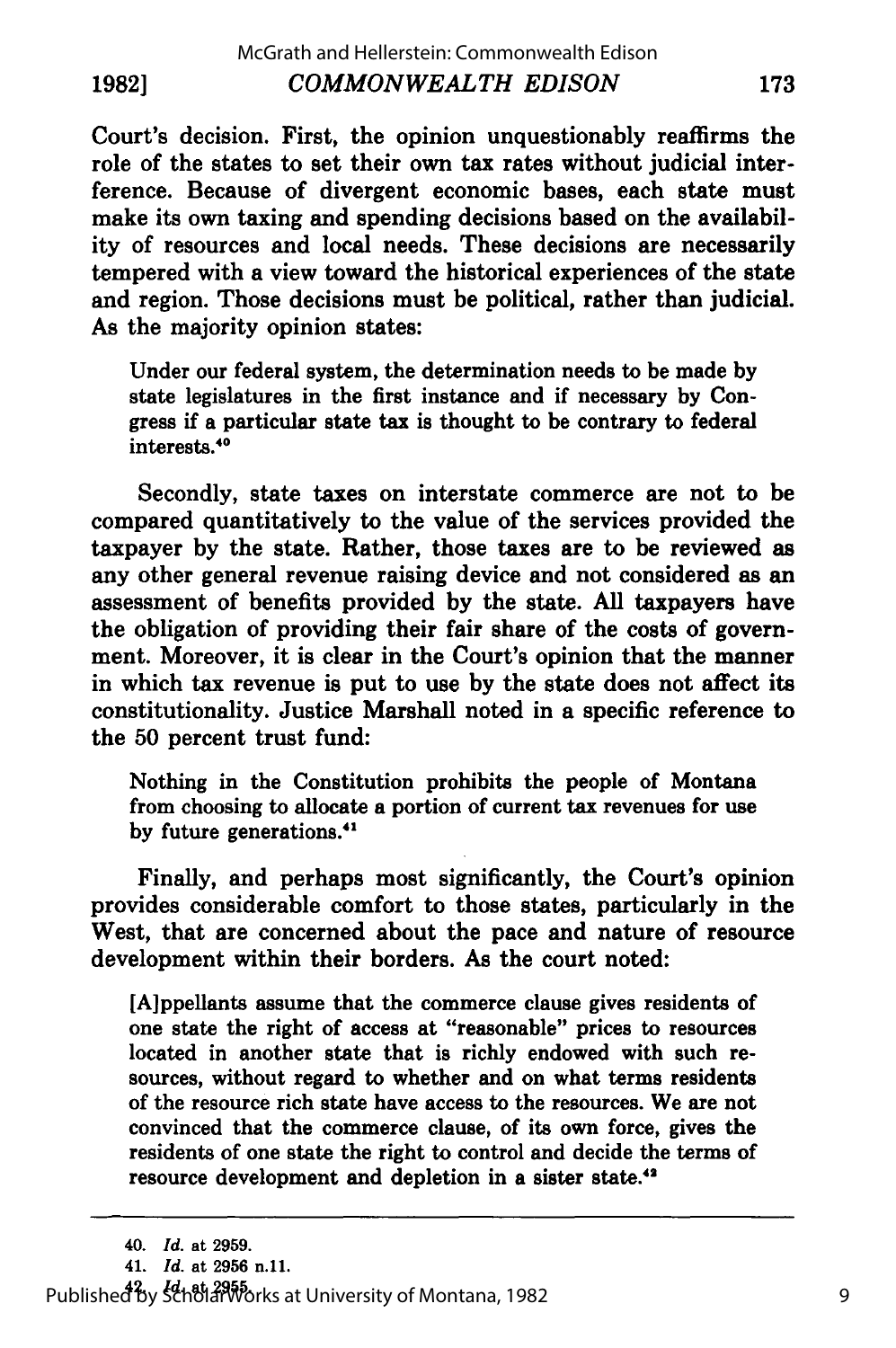#### III. THE SUPREMACY **CLAUSE CLAIMS**

In their supremacy clause claims the taxpayers alleged that the tax, because of its rate, discouraged the use of low sulfur coal and therefore frustrated certain federal energy policies established **by** Congress in such legislation as the Power Plant and Industrial Fuel Use Act of 1978<sup>43</sup> and the Clean Air Act as amended in **1970."1** The taxpayers claimed in addition that the tax violated the compromise between the states and the federal government which was embodied in the Mineral Lands Leasing Act of **1920. 4'** The state countered that, as a matter of law, a court could not conclude from any of the federal statutes cited **by** the taxpayers that there was any congressional purpose or policy to limit the amount of coal severance taxes. The state advanced essentially the same argument with respect to the claim predicated on the Mineral Lands Leasing Act, relying heavily on a clause in the Act specifically disavowing any intent to limit the states' power to tax natural resources extracted within their borders.<sup>46</sup>

While agreeing with the taxpayers that many federal enactments did indeed encourage the use of coal, the Court refused to accept the taxpayers' "implicit suggestion that these general statements demonstrate a congressional intent to preempt all state legislation that may have an adverse impact on the use of coal."<sup>47</sup> Relying on prior decisions where the Court has declared that broad implications or general policies embodied in federal statutes should not be construed as a congressional decision to preempt state law,<sup>48</sup> the Court in *Commonwealth Edison* held that "[i]n cases such as this, it is necessary to look beyond general expressions of 'national policy' to specific federal statutes with which the state law is claimed to conflict."'49 As for the contention that Montana's coal severance tax conflicted with the federal Mineral Lands Leasing Act, the Court relied on the Act's proviso disclaiming any intent to limit the states' rights "to levy and collect taxes upon. **. .** outputs of mines."50 It also observed that nothing in the legislative history of the Act supported the taxpayers' version of the alleged compromise which the Act supposedly embodied.

- 48. See Exxon Corp. v. Governor of Maryland, 437 **U.S. 117, 133 (1978).**
- 49. Commonwealth Edison, **101 S.** Ct. at **2962.**

<sup>43. 42</sup> **U.S.C.** *§§* **8301-8483** (Supp. **1981).**

<sup>44. 42</sup> **U.S.C.** *§§* **1857-1860 (1976).**

<sup>45.</sup> **30 U.S.C.** §§ **181-287 (1976).**

<sup>46.</sup> **30 U.S.C.** *§* **189 (1976).**

<sup>47.</sup> Commonwealth Edison, **101 S.** Ct. at **2962.**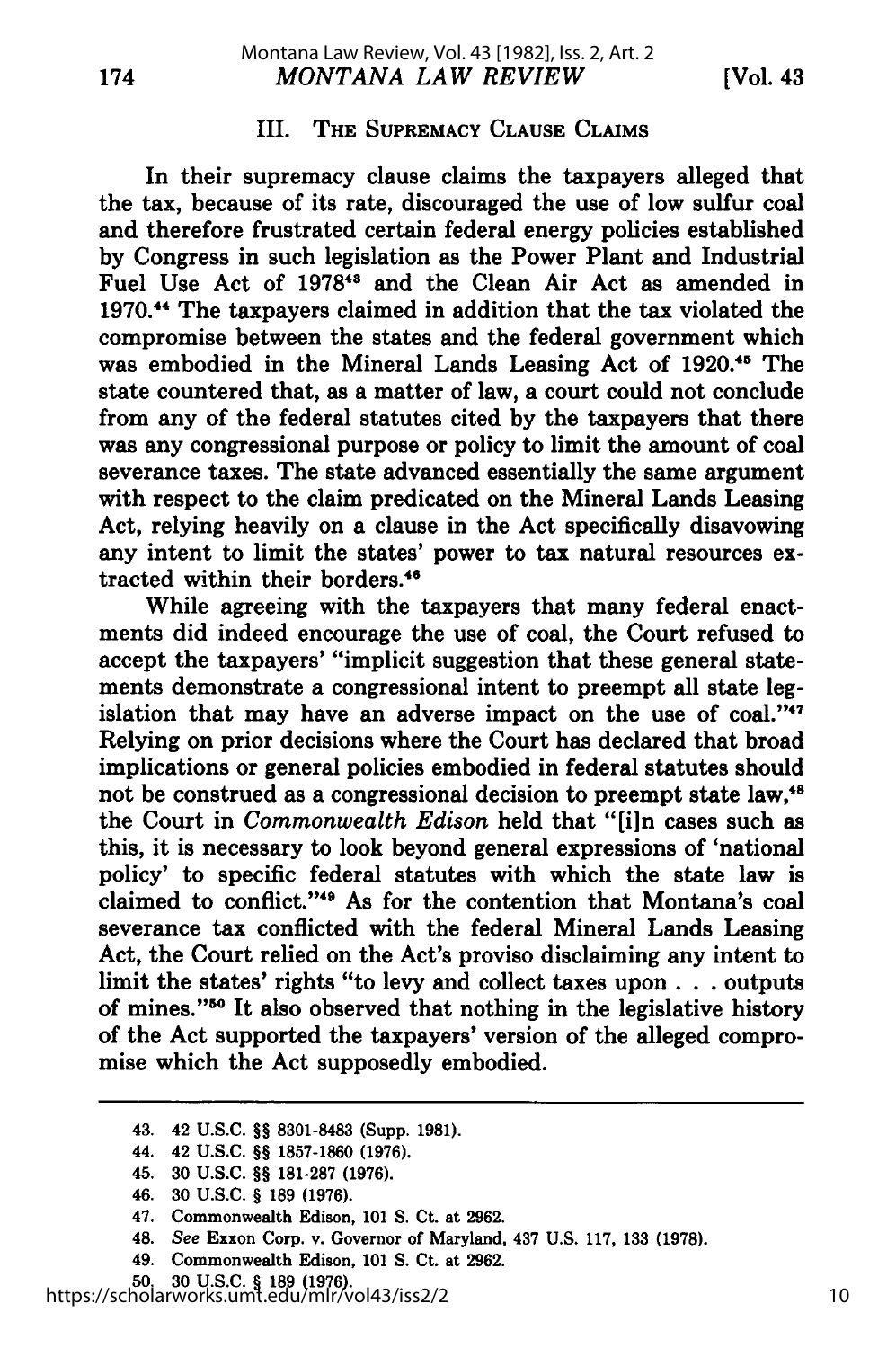**1982]**

Throughout the litigation over the constitutionality of Montana's coal severance tax, there was never much doubt that the preemption claims were secondary to those predicated on the commerce clause. As Justice Blackmun, who dissented from the Court's disposition of the commerce clause issue, succinctly put it: "I agree with the Court that appellants' Supremacy Clause claims are without merit."<sup>51</sup>

#### IV. **THE AFTERMATH** OF **COMMONWEALTH EDISON<sup>52</sup>**

#### *A. The Role of the Court in Adjudicating State Tax Controversies Under the Commerce Clause*

The Court's opinion in *Commonwealth Edison* makes it clear that a typical state severance tax will survive commerce clause scrutiny regardless of the extent to which the resource (or the tax) is exported and regardless of its rate or amount. As indicated above, the central meaning of the Court's opinion has less to do with doctrinal considerations than with institutional considerations that seem to have guided the Court in delineating the scope of state tax power under the commerce clause. The Court has made it plain, especially in recent years, that its role in adjudicating state tax controversies is a limited one.<sup>53</sup> The Court's adoption of a narrow role in this area is attributable to two critical institutional considerations. First, the Court is institutionally incapable of prescribing broad solutions to the vexing problems of state taxation of interstate commerce. As Justice Frankfurter stated:

At best, this Court can only act negatively; **it** can determine whether a specific state tax is imposed in violation of the Commerce Clause. Such decisions must necessarily depend on the application of rough and ready legal concepts. We cannot make a detailed inquiry into the incidence of diverse economic burdens in order to determine the extent to which such burdens conflict with the necessities of national economic life. Neither can we devise appropriate standards for dividing up national revenue on the **ba-**

**<sup>51.</sup>** Commonwealth Edison, **101 S.** Ct. at **2972** n.21.

<sup>52.</sup> The ensuing discussion draws from testimony of Walter Hellerstein, *Fiscal Disparities: The Commerce Clause and State Severance Taxes, Before the Subcommittee on Intergovernmental Relations of the United States Senate Committee on Governmental Affairs,* 97th Cong., **1st** Sess. (July **15, 1981).**

**<sup>53.</sup>** *See, e.g.,* Exxon Corp. v. Wisconsin Dep't of Revenue, 447 **U.S. 209 (1980);** Mobil Oil Corp. v. Commissioner of Taxes, 445 **U.S.** 425 **(1980);** Moorman **Mfg.** Co. v. Bair, 437 **U.S. 267 (1978);** Washington Revenue Dep't v. Stevedoring Ass'n, 435 **U.S.** 734 **(1978);** National Geographic Society v. Board of Equalization, 430 **U.S. 551 (1977);** Complete Auto Transit, Inc. v. Brady, 430 **U.S.** 274 **(1977);** Michelin Tire Corp. v. Wages, 423 **U.S. 276 (1976).**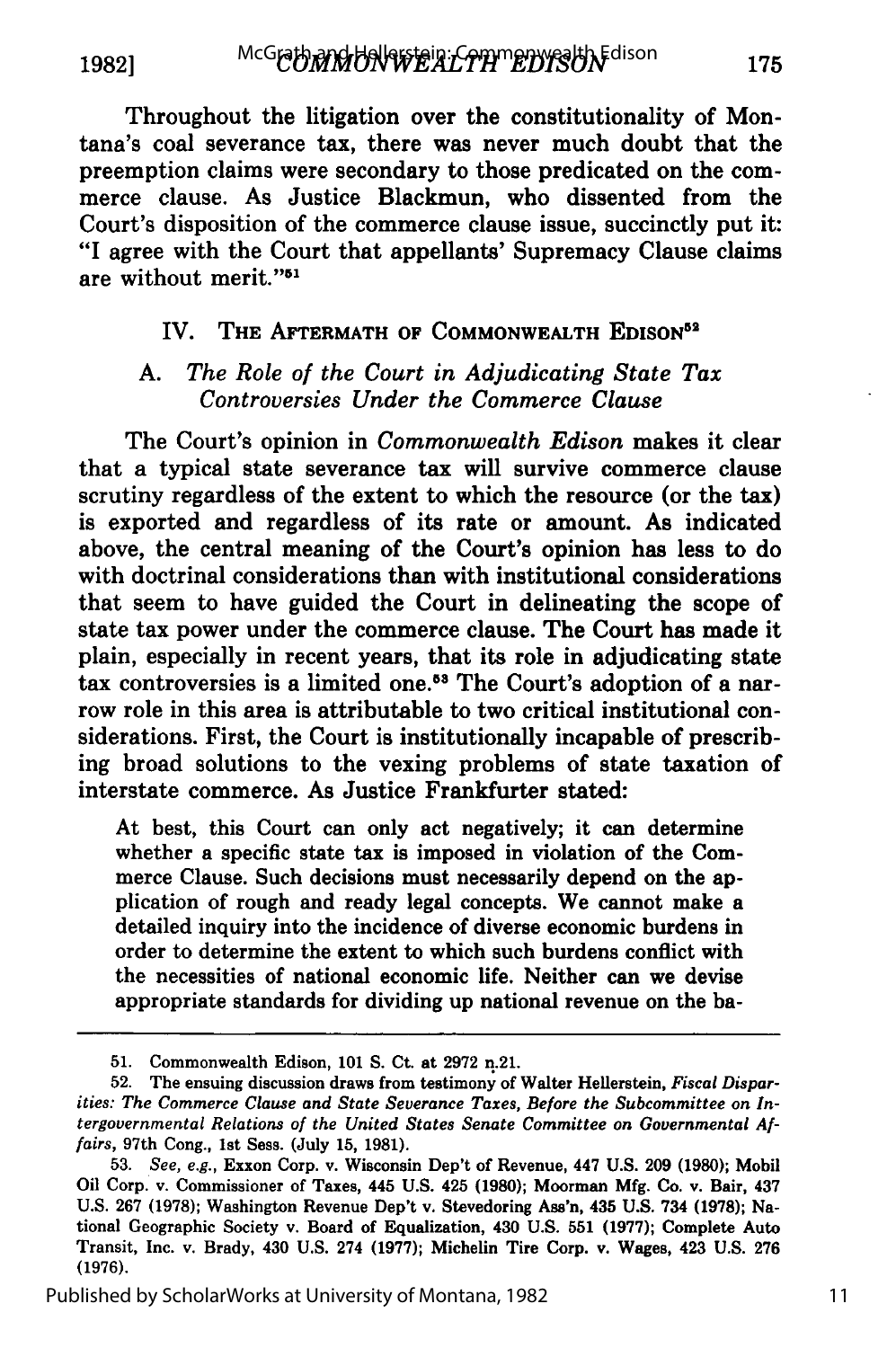sis of more or less abstract principles of constitutional law, which cannot be responsive to the subleties of the interrelated economies of Nation and State.<sup>54</sup>

As the Special Subcommittee on State Taxation of Interstate Commerce of the House Judiciary Committee observed over 15 years ago: "The inadequacy of the judicial process to deal with the problems of multistate taxation has long been recognized by members of the Supreme Court. In recent years, jurists with such varied philosophies as Justices Jackson, Rutledge, Black, Frankfurter, Douglas, and Clark, have all subscribed to this view. . **.. "55**

Second, the Court is well aware that in our constitutional scheme its decisions under the commerce clause are tentative accommodations of state and national interests that are ultimately subject to revision by Congress.<sup>56</sup> The Court has consistently reaffirmed its view of the broad power of Congress to draw whatever lines it believes are appropriate with respect to matters affecting interstate commerce. 57 Indeed, in many of its recent decisions refusing to invalidate state tax legislation under the commerce clause, the Court has invited Congress to act if it is unhappy with the results flowing from the Court's hands-off attitude in this domain. In *Moorman Manufacturing Co. v. Bair*,<sup>58</sup> the Court, in declining to prescribe a uniform apportionment formula governing the division of income from interstate business, stated:

While the freedom of the States to formulate independent policy in this area may have to yield to an overriding national interest in uniformity, the content of any uniform rules to which they must subscribe should be determined only after due consideration is given to the interests of all affected states. It is clear that the legislative power granted to Congress by the Commerce Clause of the Constitution would amply justify the enactment of legislation requiring all States to adhere to uniform rules for the division of income. It is to that body, and not this Court, that the Constitution has committed such policy decisions.<sup>59</sup>

<sup>54.</sup> Northwestern States Portland Cement Co. v. Minnesota, **358** U.S. 450, 476 (1959) (Frankfurter, J., dissenting).

**<sup>55.</sup> SPECIAL SUBCOMM. ON STATE TAXATION OF INTERSTATE COMMERCE OF THE HOUSE COMM. ON THE JUDICIARY,** STATE **TAXATION** OF INTERSTATE **COMMERCE,** H.R. **REP. No.** 1480, 88th **Cong., 2d Sess. 13** (1964).

**<sup>56.</sup>** *See* **Brown,** *The Open Economy: Justice Frankfurter and the Position of the Judiciary,* **67 YALE L.J. 219 (1957).**

**<sup>57.</sup>** *See, e.g.,* Southern Pacific Co. **v. Arizona, 325 U.S. 761, 769** (1945); Cloverleaf Butter Co. v. Patterson, **315 U.S.** 148, **155-56** (1942); South **Carolina Highway Dep't v. Barnwell Brothers, Inc., 303 U.S. 177, 189-90 (1938).**

**<sup>58.</sup>** 437 **U.S. 267 (1978).**

**<sup>59.</sup>** *Id.* at **280.**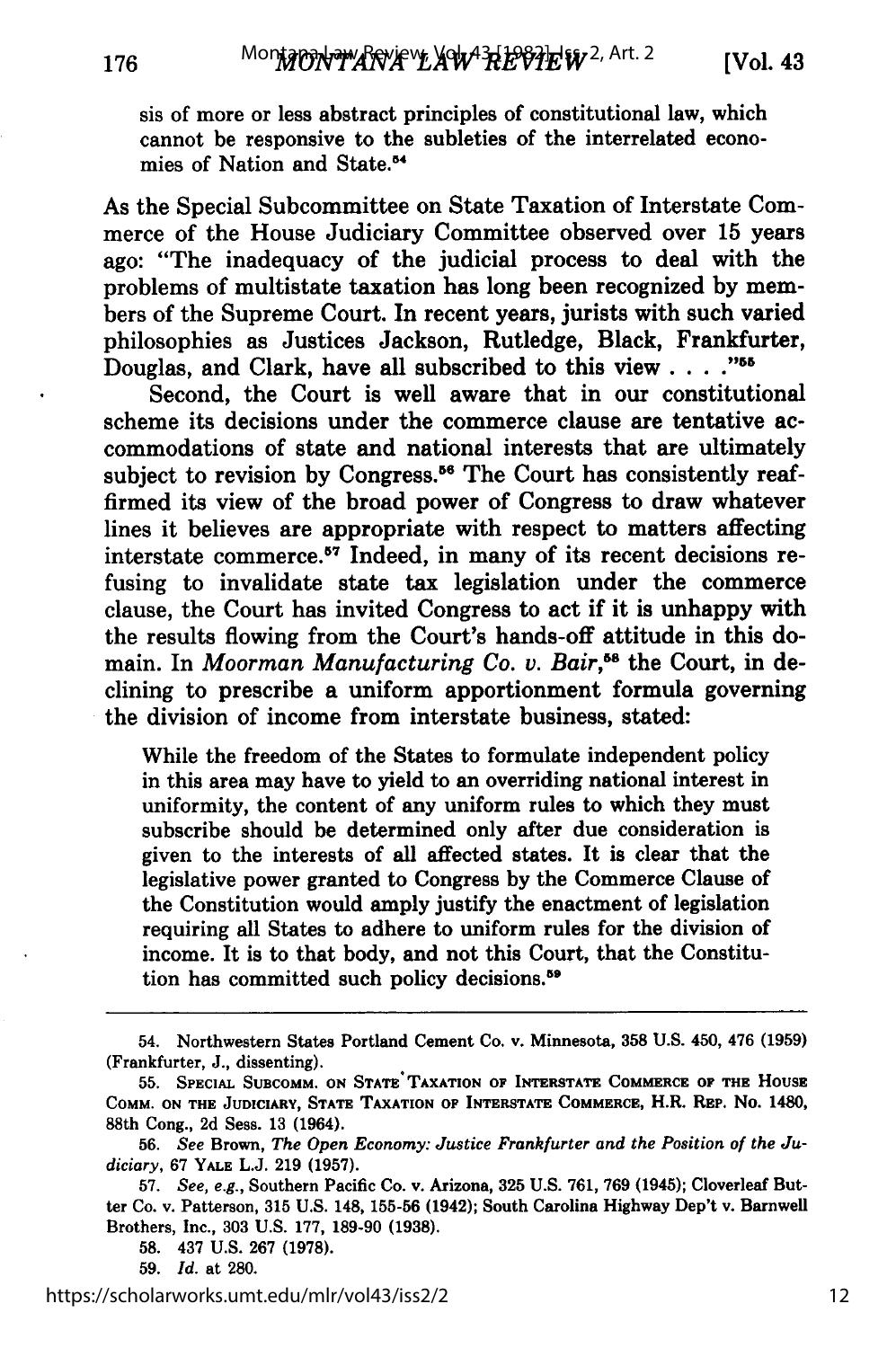Likewise in *Mobil Oil Corp. v. Commissioner of Taxes*,<sup>60</sup> in which the Court rejected a constitutional challenge to Vermont's taxation of an apportioned share of Mobil's foreign source dividends, the Court observed: "Congress in the future may see fit to enact legislation requiring a uniform method for state taxation of foreign dividends. To date, however, it has not done so."<sup>61</sup>

As noted above, the Court's opinion in *Commonwealth Edison* relied heavily on these institutional considerations in refusing to strike down Montana's tax. Once this point is recognized, however, it must also be conceded that the Court's decisions in cases like *Commonwealth Edison* do not **by** any means reflect a judgment that the taxing schemes the Court has sustained comport with its view of optimum or even sound national policy. Rather they reflect a determination that the state, in the exercise of its essential taxing power, has not transcended any of the specific limitations that the commerce clause imposes on state taxation, and that the Court is institutionally incapable of going beyond such a judgment in adjudicating the constitutionality of such measures. Moreover, in adopting such a posture the Court knows that there is another branch of the federal government, the Congress, that is institutionally equipped and constitutionally empowered to forge more systematic and restrictive limitations on the power of the state to tax interstate commerce.

## *B. The Role of Congress in Limiting State Tax Power Under the Commerce Clause*

There are many complex, controversial, and sensitive issues surrounding the question whether Congress should limit state tax power in general and state severance taxes in particular. As already suggested,<sup>62</sup> however, the existence of congressional power under the commerce clause to legislate in this area is not one of them. The Supreme Court made this clear in *Commonwealth Edison* **by** declaring that "the appropriate level of state taxes must be resolved through the political process **. . . by** state legislature in the first instance and, if necessary, **by** Congress, when particular state taxes are thought to be contrary to federal interests."<sup>63</sup> The truly difficult questions are whether Congress ought to intervene in this domain, and if so, in what form.

We make no pretense here of evaluating in any comprehensive

Published by ScholarWorks at University of Montana, 1982

**<sup>60.</sup>** 445 **U.S.** 425 **(1980).**

**<sup>61.</sup>** *Id.* at 449.

**<sup>62.</sup>** *See supra* text accompanying notes **56-61.**

<sup>63.</sup> Commonwealth Edison, 101 **S.** Ct. at 2959.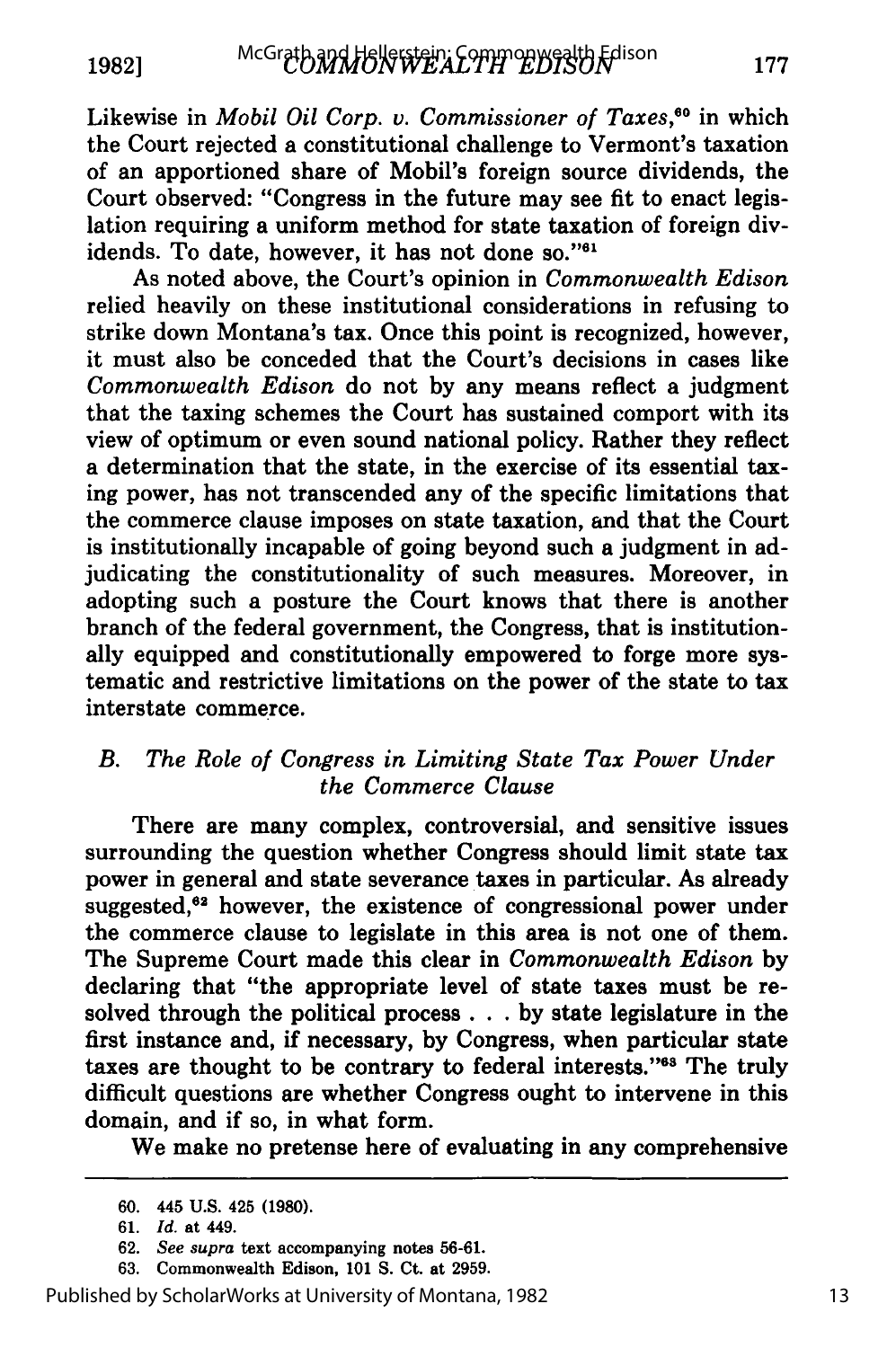manner the merits of these issues. There are already volumes of congressional testimony devoted to them<sup>64</sup> and Congress has only begun to address the issues involved. We would, however, like to suggest some general considerations that ought to inform a congressional determination whether and how to make law in this area. We limit our discussion here to state severance taxes, although congressional interest in limiting state tax power is not restricted to that domain.<sup>65</sup>

First, just as the Court's decision sustaining Montana's severance tax should not be taken as an endorsement of the tax as a matter of sound national policy, neither should the existence of congressional power to limit such taxes be taken as a mandate for Congress to act in this area. As Chief Justice Marshall recognized, the states' "power of taxation is indispensable to their existence,"<sup>66</sup> and any efforts to limit the power should be treated as a matter of the greatest delicacy.

Second, if Congress does decide to legislate with respect to state severance taxes, it should do so in an evenhanded manner. If consumers are in fact bearing the burden of state severance taxes, an issue that is hardly free from doubt, and if Congress is concerned about this burden, then Congress should forge a solution that is responsive to the general problem. Although the Constitution may not limit Congress' power to single out particular resources such as coal or particular geographic regions of the country as the focus of a rate limitation, $^{67}$  if Congress is concerned about the burden of energy taxes on energy consumers it would be hard, as a matter of interstate equity, to ignore severance taxes on oil and gas which may impose even greater cost burdens on the consumers of such energy. Moreover, if Congress is concerned generally about state tax exportation, then perhaps Congress should focus on a wide variety of levels, such as Nevada's taxes on

<sup>64.</sup> *See Coal Severance Tax: Hearing on* **S.** *2695 Before the Senate Comm. on Energy and Natural Resources,* 96th Cong., **2d** Sess. **(1980);** *Coal Severance Taxes: Hearings on H.R. 6625, H.R. 6654, and H.R. 7163 Before the Subcomm. on Energy and Power of the House Comm. on Interstate and Foreign Commerce,* 96th Cong., **2d** Sess. **(1980).**

**<sup>65.</sup>** *See* Hellerstein, *State Income Taxation of Multijurisdictional Corporations: Reflections on Mobil, Exxon, and H.R. 5076,* **79 MICH.** L. REv. **113,** 154-71 **(1980).** The discussion that follows draws from Hellerstein, *Legal Constraints on State Taxation of Natural Resources in the American Federal System,* to be published in **C.** McLuRs **&** P. Mrnszow-**SKI** (eds.), FIscAL **FEDERALISM AND THE TAXATION OF NATURAL RESOURCES (1982).**

**<sup>66.</sup>** Gibbons v. Odgen, 22 **U.S. (9** Wheat.) **1, 199** (1924).

**<sup>67.</sup>** *See, e.g.,* Hodel v. Indiana, **101 S.** Ct. **2376, 2386-87 (1981).** Most of the legislation introduced into Congress thus far does in fact focus solely on coal. *See supra* note 64 and *infra* note **73.**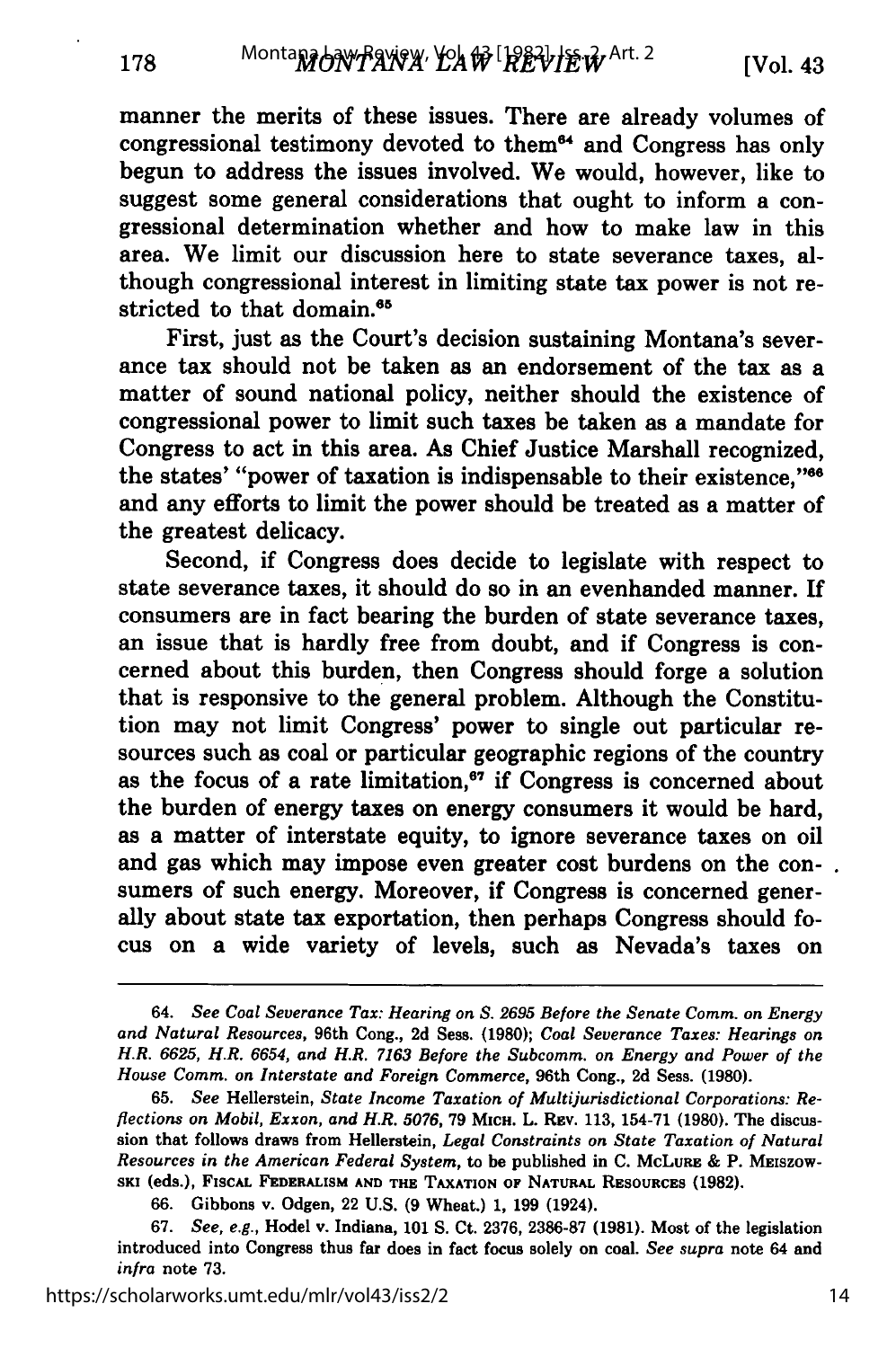gambling<sup>68</sup> or New York's tax on stock transfers,<sup>69</sup> before settling on an appropriate legislative solution to the problem.

Finally, if Congress wants to limit the power of the states to take advantage of their resource position through taxation of natural resources by imposing a restraint on severance taxes, it is not at all clear that Congress will have accomplished its purpose. As anyone with more than a passing familiarity with state taxation well knows, state tax structures have diverse and protean characteristics and may therefore be resistant to congressional efforts at controlling them. Thus several states<sup>70</sup> tax natural resources largely through the real property tax, a number that would certainly increase if Congress were to limit state severance taxes. Other states tax natural resources through general business and occupation taxes, $71$  which provide the states with another alternative for escaping the impact of a severance tax limitation. Indeed, even a corporate income tax may be made to serve as a special levy on the natural resource industry.72 In short, if Congress is serious about restraining the power of the states to tax natural resources, it has a much more thorny problem on its hands than merely determining the rate at which the state should be allowed to impose severance taxes, which is the principal limitation embodied in proposed federal restrictions on state severance taxes at this time.78

**68. NEV.** REV. **STAT.** §§ 463.370-.406 **(1979).**

**69.** N.Y. **TAx** LAW §§ 270-81a (McKinney **1966,** Supp. **1980-81).**

**70.** Pennsylvania and Illinois, for example. See T. **STINSON, STATE** TAXATION **OF MIN-ERAL DEPOSITS AND PRODUCTION 3 (U.S.** Dept. of Agric.-U.S. Env. Prot. Agency **1977).**

**71.** West Virginia, for example. See Thompson, State and *Local Taxation of the Bituminous Coal Industry,* **76** W. VA. L. REV. **297, 305 (1973).**

**72.** *See* **ALASKA STAT.** §§ 43.21.010-0.120 (Supp. **1980).**

**73.** *See, e.g.,* **S. 178,** 97th Cong., 1st Sess., **127 CONG.** REc. 5422 (daily ed. Jan. 21, **1981); S. 2695,** 96th Cong., **2d** Sess., **126 CONG.** REC. **S5371** (daily ed. May 14, **1980);** H.R. **7163,** 96th Cong., **2d** Sess., **126 CONG.** REc. **H2987** (daily ed. Apr. 14, **1980);** H.R. **6654,** 96th Cong., **2d** Sess., **126 CONG.** REC. H1402 (daily ed. Feb. **27, 1980);** H.R. **6625,** 96th Cong., **2d** Sess., **126 CONG.** REC. **H1326** (daily ed. Feb. **26, 1980).**

Published by ScholarWorks at University of Montana, 1982